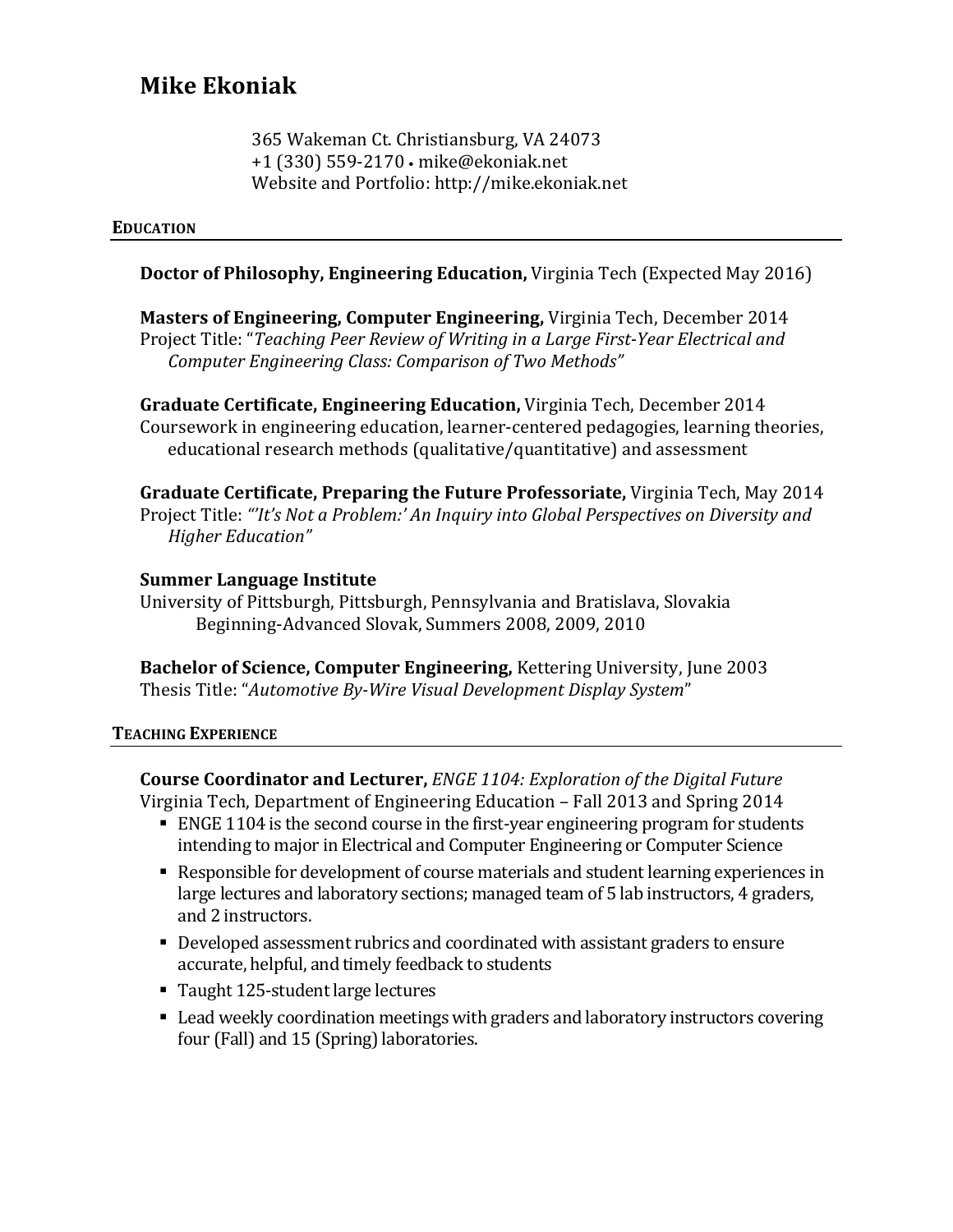# **Laboratory Instructor,** *ENGE 1104: Exploration of the Digital Future*

Virginia Tech, Department of Engineering Education – Spring 2011, Fall 2012

- ENGE 1104 is the second course in the first-year engineering program for students intending to major in Electrical and Computer Engineering or Computer Science
- Taught two  $\sim$ 32-seat laboratories per semester
- Responsible for assessment of laboratory assignments and exams
- Coordinated the use of laboratory materials between four instructors
- Assisted instructors in large lectures with  $250+$  students
- Mentored students through a semester-long electrical and computer engineering design project

### **Laboratory Instructor, ENGE 1024: Engineering Exploration**

Virginia Tech, Department of Engineering Education – Fall 2011

- ENGE 1024 is the first course in the first-year engineering program for all students intending to major in engineering
- Taught three  $\sim$  32-seat laboratories
- Responsible for assessment of laboratory assignments and exams
- Assisted instructors in large lectures with  $250+$  students
- Mentored students through a semester-long sustainable energy design project

### **Lecturer and Laboratory Instructor,** *STEP Engineering Education Course*

Virginia Tech, Center for the Enhancement of Engineering Diversity  $-$  Summer 2012

- Student Transition Engineering Program (STEP) is a 5-week program for selected incoming freshmen to gain academic enrichment in several subject areas that are historically difficult for first-year students. The program is run by the Center for the Enhancement of Engineering Diversity (CEED) and is aimed at increasing enrollment and retention of women and historically underrepresented minorities in engineering
- Responsible for two sections of the Engineering Education STEP course, including integrated lecture and laboratory

### **Teaching Assistant,** *ECE* 3534/2534: Microprocessor System Design

Virginia Tech, Department of Electrical and Computer Engineering – Fall 2007, Spring 2008

- ECE 3534/2534 is a course on microcontroller programming and interfacing required of all students in Electrical and Computer Engineering
- Instruction and grading for lab sections of ECE 3534 and ECE 2534
- Course support for all courses taught in the Computer Engineering Lab.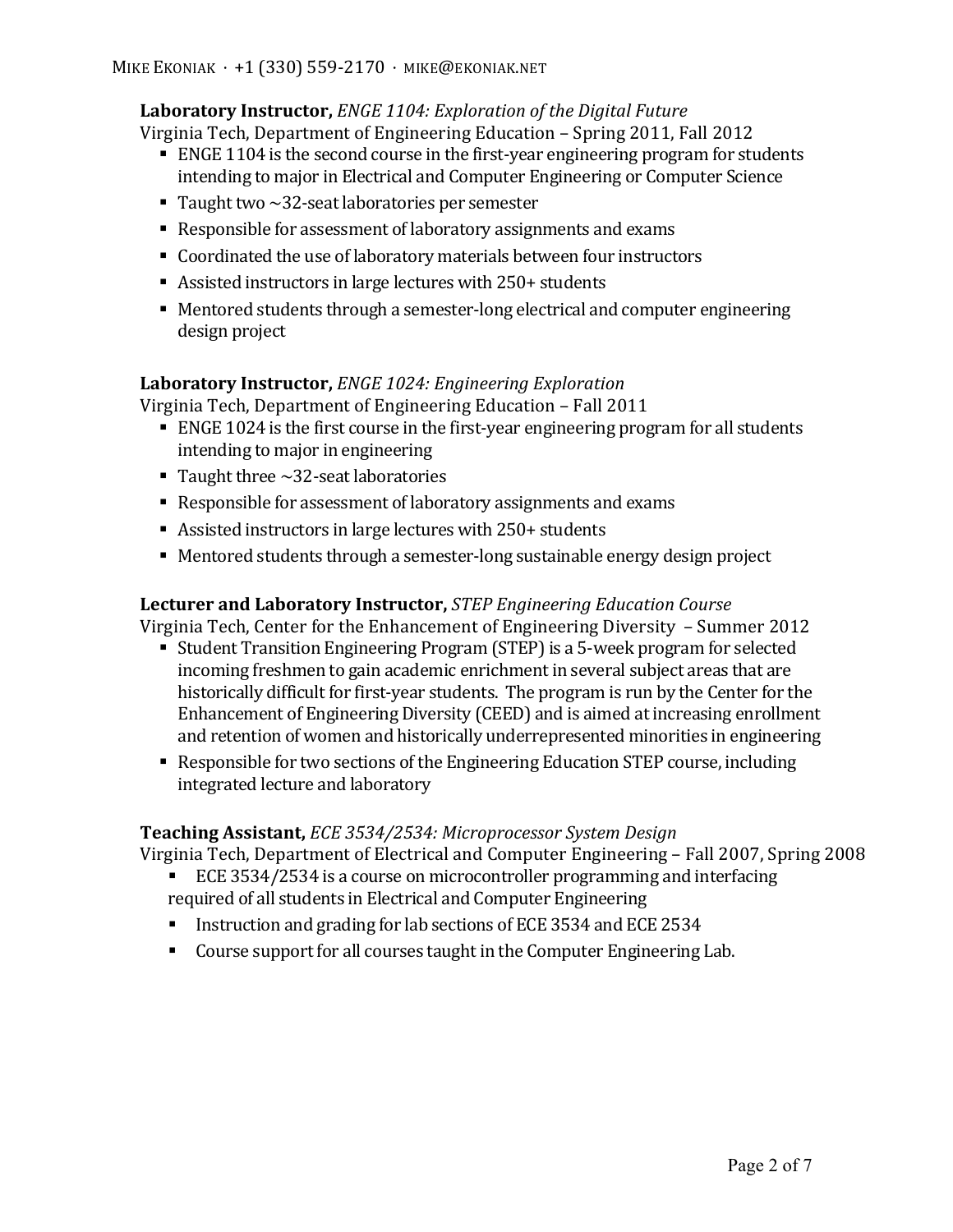#### **RESEARCH EXPERIENCE**

#### **Peer Review of Writing in First-Year Engineering**

Virginia Tech

This is an ongoing research project investigating the efficacy of peer review of writing in a first-year engineering course. The goals of this project are to:

- Develop an intervention to add peer review of student writing to a Contemporary Issue Report assignment in an engineering course.
- Deploy the intervention with multiple treatment and control groups
- Investigate the effects on student writing quality when receiving feedback from peers, multiple peers, and experts
- Determine best practices of peer review instruction

Development and deployment of the intervention occurred spring 2013. Pilot data analyzed for my Masters project; analysis of the complete dataset ongoing for PhD dissertation.

### **Global Perspectives Program**

Virginia Tech, Graduate School

I was one of 14 graduate students selected by Graduate Dean Dr. Karen DePauw to participate in this international education and research program. Together, participants visited 7 European universities in order to learn about higher education from a global perspective and to explore a research topic of our choice. My research investigated the ways in which administrators and professors at the universities we visited view the importance of student and faculty diversity, including the following questions:

- Are there diversity initiatives and how are they implemented?
- How do those initiatives, if they exist, address diversity of sexual identity?
- Are there university organizations that support LGBTO students or faculty?

Findings from the group were presented at the Swiss Embassy in Washington, DC and individual findings published separately (see publications below).

#### **Research Assistant**

Virginia Tech, Department of Engineering Education – Spring 2013, Summer 2013

- Member of the research team on the NSF-funded project *WIDER: Supplement: GSE/RES:* A Mixed-Methods Study Of The Effects of First-Year Project Pedagogies on the Retention *and Career Plans of Women in Engineering*
- Developed a research plan to explore instructor and student views of teaching practices in order to discover how well extant practices fit the Cognitive Apprenticeship framework
- Conducted and analyzed qualitative interviews and focus groups with lecture and laboratory instructors.
- Designed a survey of students engaged in engineering design projects, administered it over four weeks, and conducted quantitative analysis of the results
- Prepared a report of findings to be used for publication and to inform instructor training in future course offerings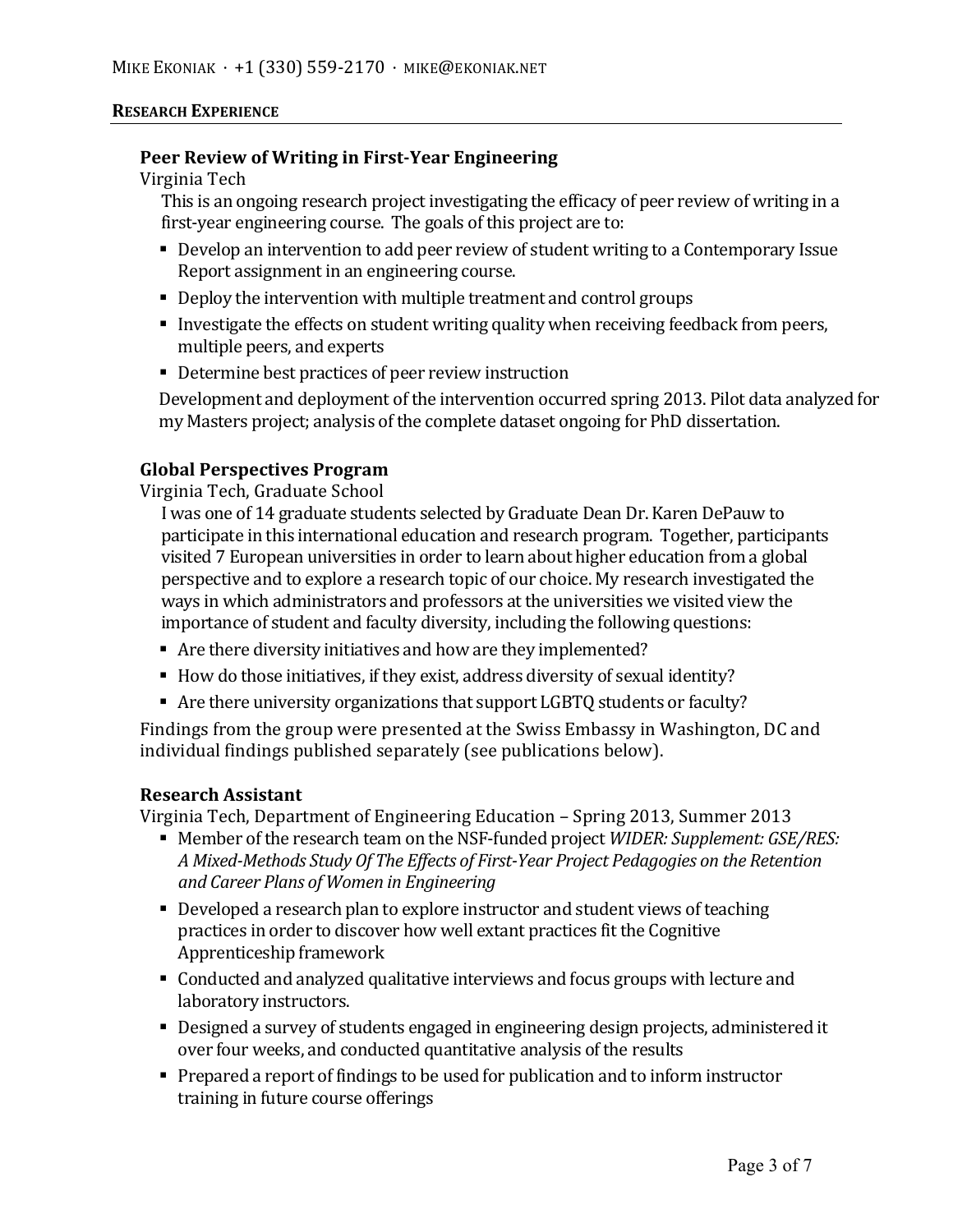## **Research Assistant**

Virginia Tech, Department of Engineering Education – Spring 2012

- Identified potential research informants and sites for an NSF-funded project.
- Oualitative coding of Draw an Engineer data to explore student conceptions of engineering identity

### **Research Assistant**

Virginia Tech, Department of Electrical and Computer Engineering – 2009 - 2010

- Member of the Mobile and Portable Radio Group (MPRG)
- Led the development of a version of the OSSIE Software Defined Radio platform to run on embedded platforms
- Implemented the OSSIE Embedded port using the OpenEmbedded and BitBake tools with Beagle Board as an initial target
- $\blacksquare$  Mentored an undergraduate researcher on the project

## **Undergraduate Thesis Project**

Kettering University, Department of Electrical and Computer Engineering and Visteon Corporation, Chassis Advanced Technology

- Title: Automotive By-Wire Visual Development Display System
- This thesis documents my design of a reconfigurable hardware/software solution to display diagnostic information received over a vehicle's onboard communication networks on an in-cab LCD screen. This real-time feedback is used in the development of advanced automotive chassis by-wire systems such as brake-by-wire and steer-bywire.

#### **INDUSTRY EXPERIENCE**

### **Embedded Software Engineer**

John Deere Ag Management Solutions, GPS Vehicle Guidance, Urbandale, Iowa October 2005 – July 2007

- **•** Implemented a system to mitigate the effects of GPS drift by benchmarking a known physical location.
- Proposed and implemented method to auto-dim display on product by determining sunrise and sunset based upon GPS position.
- Designed and implemented a system for transferring customer data from legacy to current products over vehicle CAN network.
- Responsible for all defect resolutions, new features, and enhancements for legacy guidance products.
- Collaborated with program management and customers to determine requirements for new guidance features.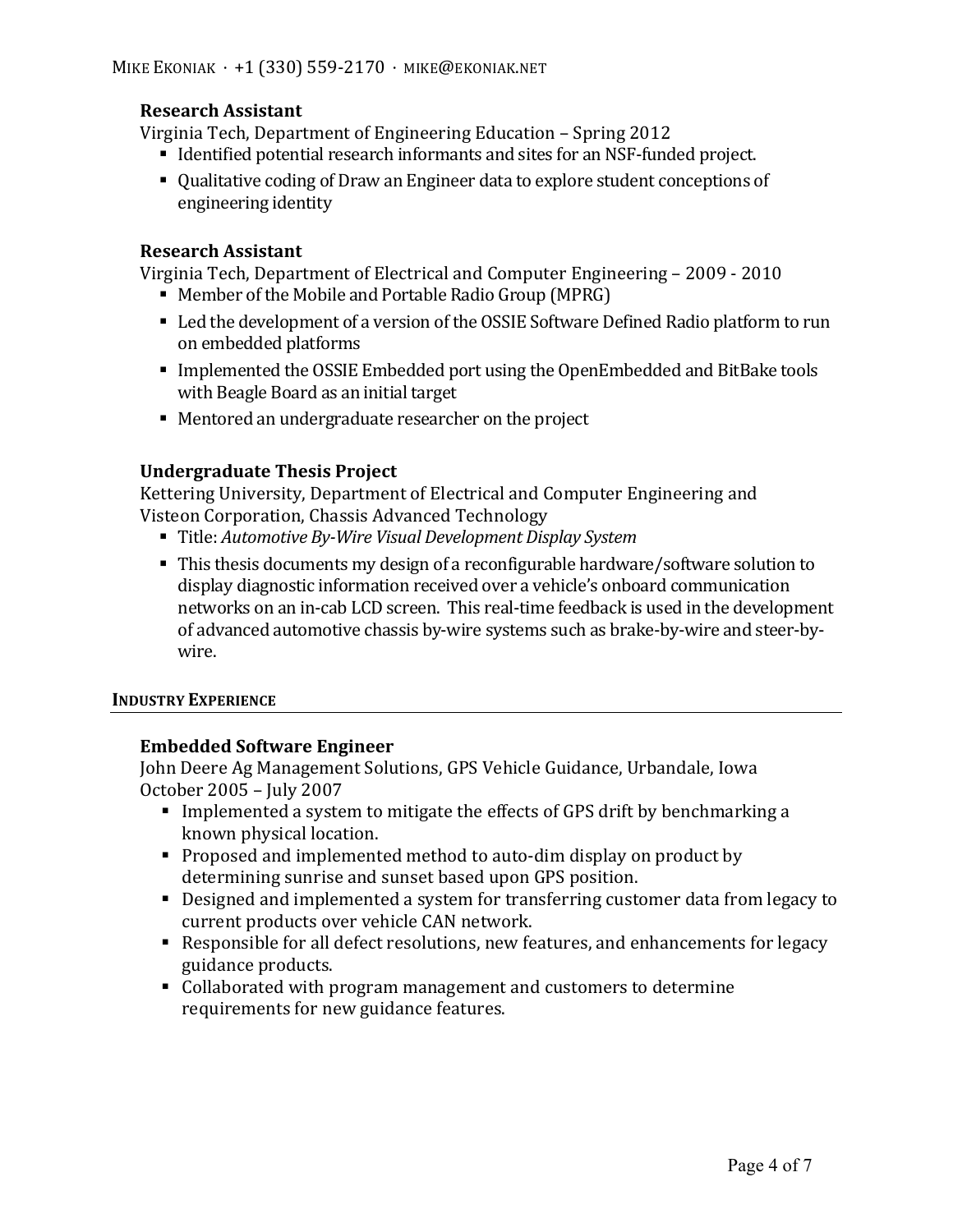## **Audio Software Engineer**

Visteon Corporation, Audio Platform Software, Dearborn, Michigan January 2005 - October 2005

- Implemented, tested and documented the power management subsystem for a new radio software architecture.
- Developed specification for an emulated EEPROM implemented in Flash ROM with the goal of reducing materials cost on existing radio platforms.
- Worked with vendors to resolve microprocessor and compiler bugs.

### **Multiplex Software Engineer**

Visteon Corporation, Multiplex Technology, Allen Park, Michigan July 2003 - December 2004

- Designed, implemented and tested XM Common Bus network driver package.
- Ported flash bootloaders, CAN drivers, and Ford SCP (11850) drivers to new microprocessors and build environments.
- Advised and mentored interns as part of the Visteon Mentoring Program.

### **Product Development Engineer, Cooperative Education Thesis**

Visteon Corporation, Chassis Advanced Technology, Dearborn, Michigan October 2002 – June 2003

- Completed senior thesis project as a partnership between Kettering University and Visteon: Automotive By-Wire Visual Development Display System.
- Developed CAN driver package for Motorola MPC555.

# **Product Development Engineering Co-op**

Ford Motor Company, Visteon Electronics Systems and Cleveland Casting Plant October 1999 – January 2002

- Researched JTAG boundary-scan solutions for the lab environment.
- Characterized communication signals for SPI to RS-232 SDARS receiver controller.
- Implemented vehicle and kiosk-based product demonstrations.
- Designed and maintained a technology portfolio for Satellite Radio technologies.
- Example 1 Participated in the training of employees on a new production line at Cleveland Casting Plant.

### **HONORS AND AWARDS**

Tau Beta Pi Engineering Honor Society, Inducted 2014

Virginia Tech Diversity Scholar program (1/12 selected), 2013

Virginia Tech Global Perspectives Program and scholarship (1/14 selected), 2013

Phi Kappa Phi Honor Society, Inducted 2012

2<sup>nd</sup> Place, Virginia Tech College of Architecture and Urban Studies Diversity Video Contest (2012)

U.S Department of Education Foreign Language and Area Studies Fellowship (2008, 2010)

University of Pittsburgh Summer Institute Tuition Scholarship (2009)

Eta Kappa Nu Electrical and Computer Engineering Honor Society, Inducted 2002

Kappa Mu Epsilon Mathematics Honor Society, Inducted 2002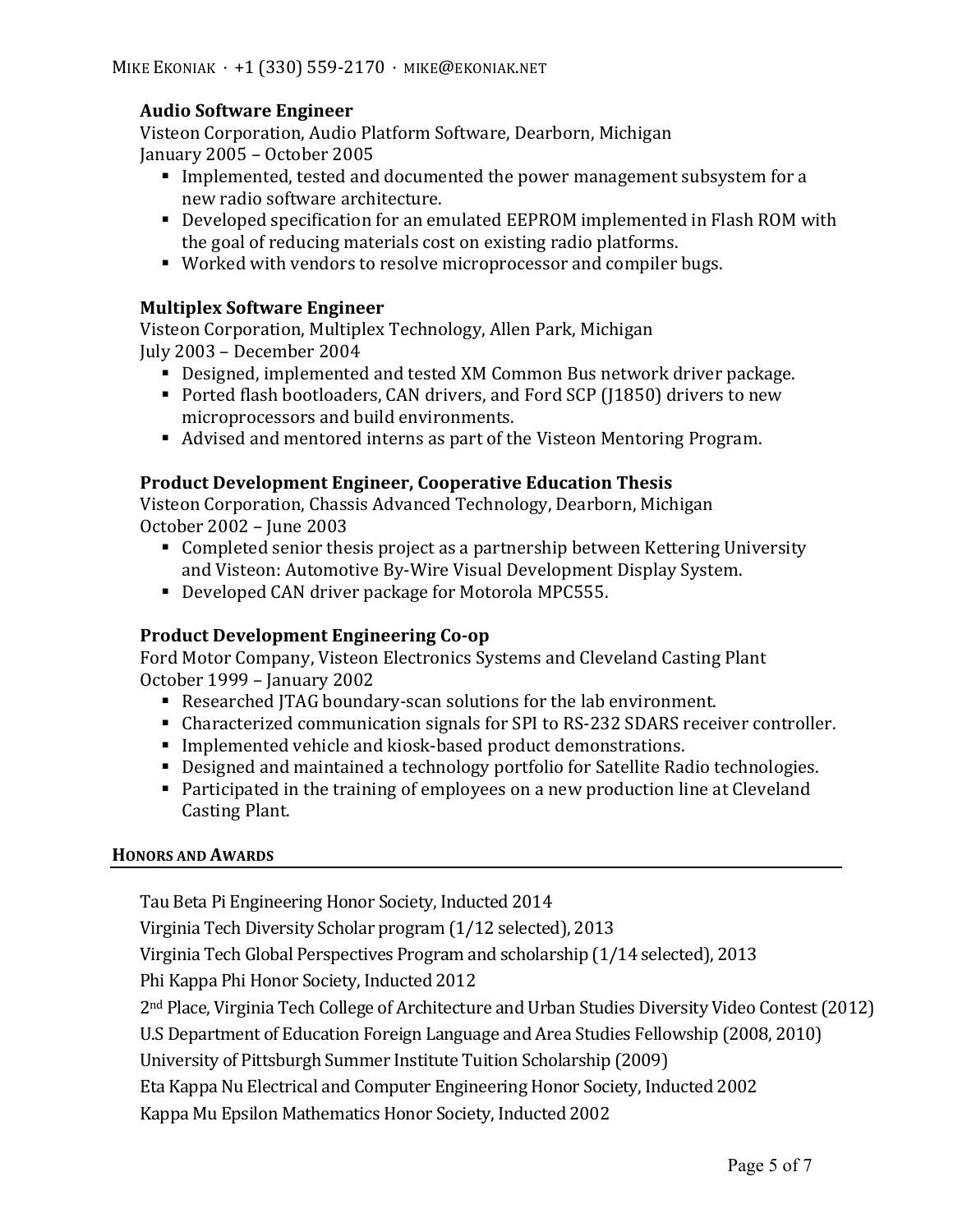MIKE EKONIAK  $\cdot$  +1 (330) 559-2170  $\cdot$  MIKE@EKONIAK.NET

Kettering Merit Scholarship, 1999-2003 Virginia W. Kettering Foundation Scholarship, 1999

#### **SERVICE**

Virginia Tech Diversity Scholar Project, *Increasing Awareness of LGBTO Issues in Engineering*, 2014 Vice President, American Society for Engineering Education Student Chapter (2013-14) Search Committee Graduate Student Representative for Department of Engineering Education (2012) Treasurer, American Society for Engineering Education Student Chapter (2011-13) Representative, Virginia Tech Graduate Student Assembly (2011-12) Senior Class Representative, Kettering University Student Senate

#### **INTERNATIONAL EXPERIENCE**

Virginia Tech Global Perspectives Program; Switzerland, Italy, and France; 2013 Advanced Intensive Slovak Language Course, Bratislava, Slovakia, Summer 2010 Intermediate Intensive Slovak Language Course, Bratislava, Slovakia, Summer 2009 Beginning Intensive Slovak Language Course, Bratislava, Slovakia, Summer 2008 Computer Engineering Semester Abroad, Fachhochschule Ulm, Germany, Spring 2002

#### **PRESENTATIONS**

#### *Conference Presentations*

- 1. University and society: Meeting expectations?. Fourth *Global Perspectives Conference*, Embassy of Switzerland, Washington DC, June 2013.
- 2. Brown, P., Brunhaver, S., Carrico, C., **Ekoniak, M.**, & Matusovich, H. (2012). Informed decisions about majors and possible careers in engineering. *Frontiers in Education (FIE) 2012.* Seattle WA, October 2012.

Conference presentations with associated papers are not duplicated here but are listed in the next section.

#### **PUBLICATIONS**

#### *Refereed Conference Papers*

- 1. **Ekoniak, M.,** Scanlon, M., & Mohammadi-Aragh, M. J. (abstract accepted). A Case Study of the Effectiveness of Two Modes Of Peer Review Instruction in a First-Year Engineering Course. *American Society for Engineering Education (ASEE) Annual Conference 2015.* Seattle, WA, June 2015.
- 2. Lutz, B., **Ekoniak, M.,** & Paretti, M. (abstract accepted). Student Perspectives on Capstone Design Learning. *American Society for Engineering Education (ASEE)* Annual Conference 2015. Seattle, WA, June 2015.